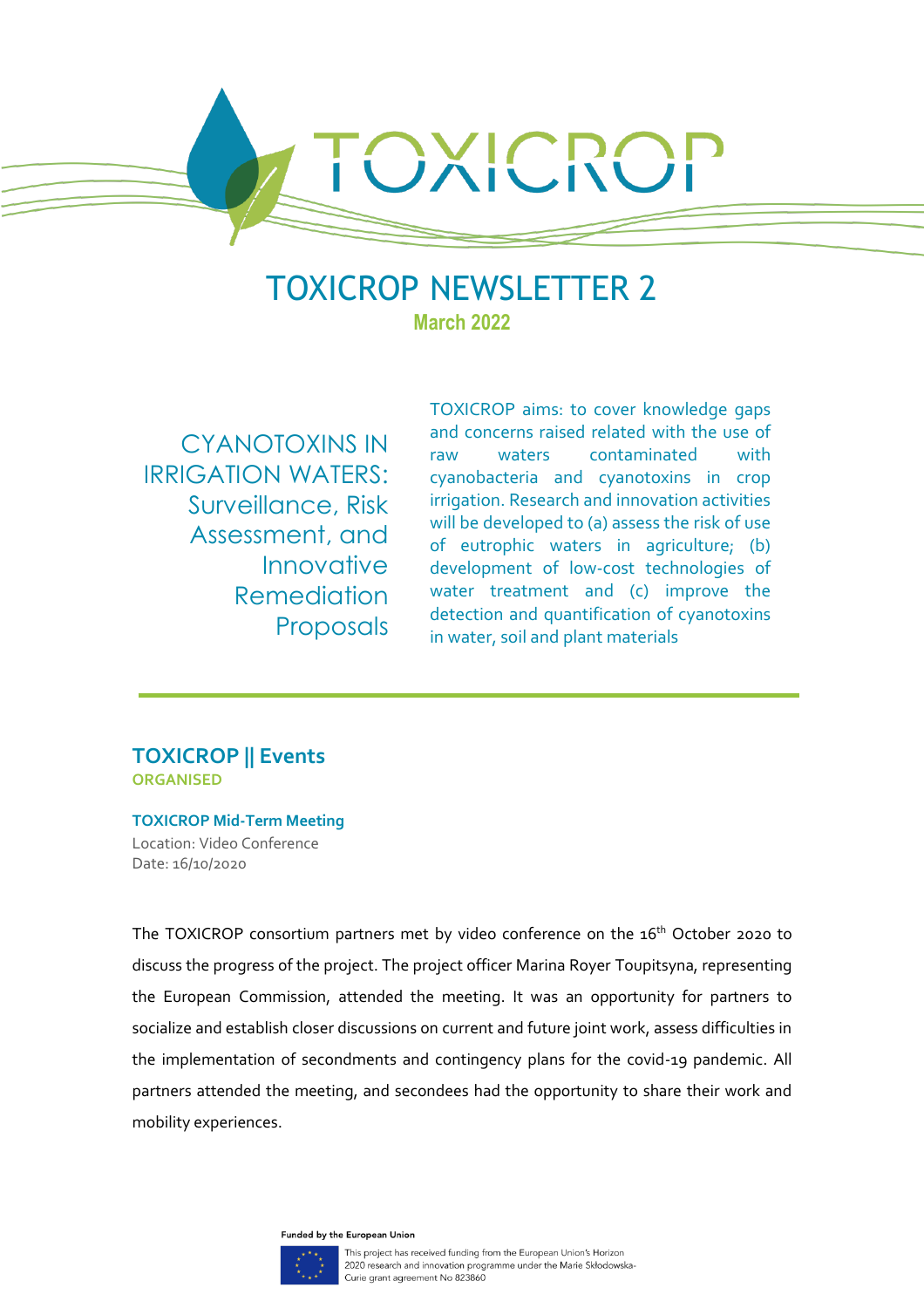#### **TOXICROP Webinar**

Location: Video Conference Date: 14-15/04/2021



**CYANOBACTERIA AND CYANOTOXINS IN WATER-SOIL-PLANT SYSTEMS: IMPACTS FOR AGRICULTURE AND WATER TREATMENT STRATEGIES** 



This webinar organized by CIIMAR and AU aimed to create awareness and promote the debate concerning the occurrence of HABs in the environment and water pollution. This webinar was organized in 2 sessions, one dealing with the emerging technologies based on nature capable of controlling water pollution and limit toxic cyanobacteria outbreaks (14<sup>th</sup> October) and another session on the 15<sup>th</sup> October dedicated to the effects of cyanotoxins on Agricultural Plants. Renowned scientists from both fields of science, provided Interesting talks and participated in round table with the audience.

# **TOXICROP || Scientific Missions ORGANISED**

### **Matosinhos - Portugal**

Location: Matosinhos - Portugal Venue: CIIMAR Date: 31/08/2020 – 30/11/202

Staff members from CIFGA, José Manuel Antelo and Inés Rodriguez, visited CIIMAR in September and October 2020 to participate in the research activities that both partners are jointly developing in the framework of WP5. The secondment was an opportunity to both technicians to share knowledge and skills in instrumental analysis and cyanobacteria growth in laboratory conditions, with the team from CIIMAR. Several cyanobacteria strains, selected from LEGE culture collection (https://lege.ciimar.up.pt/), were grown and analyzed concerning toxin production.

Funded by the European Union

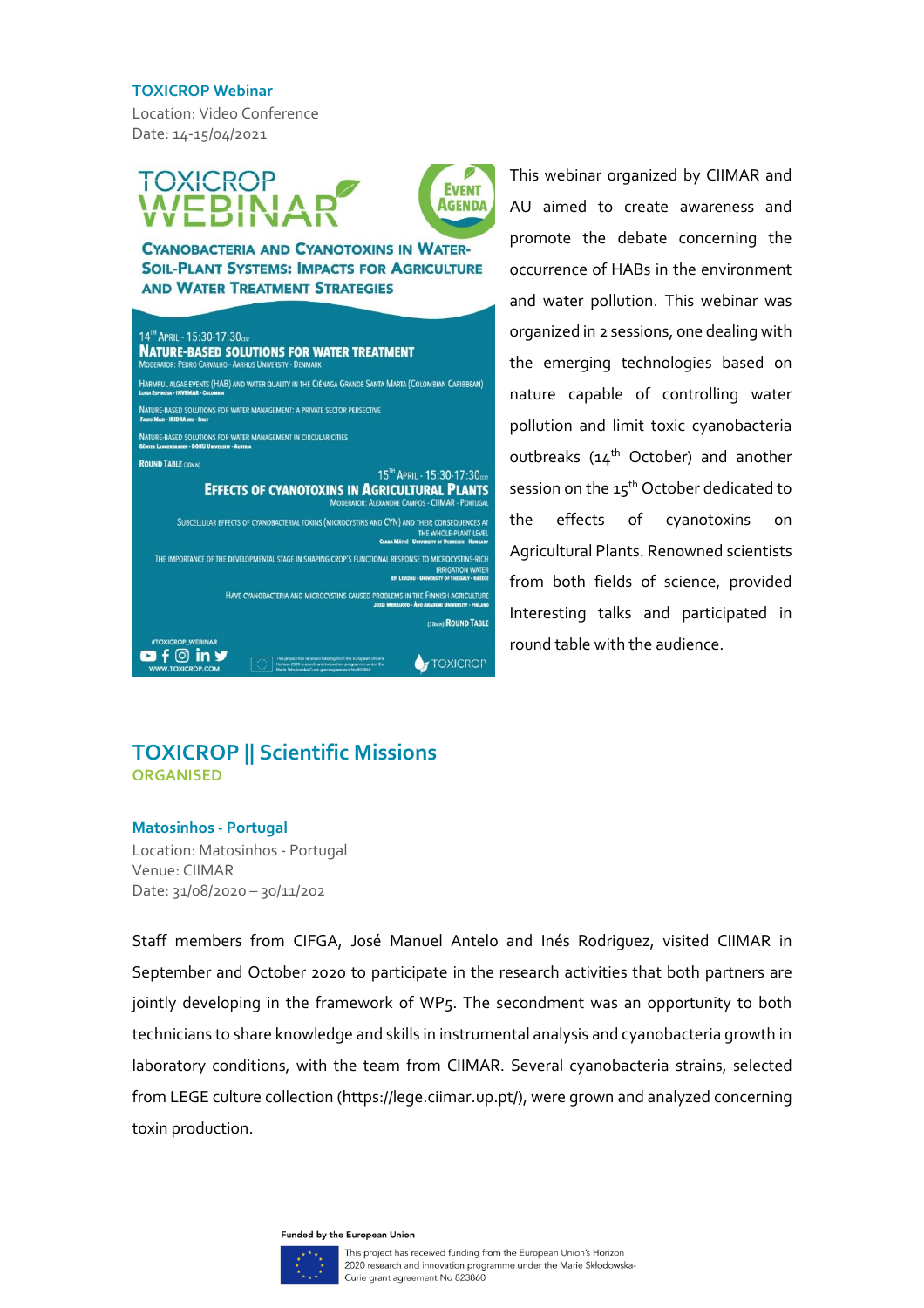#### **Lugo - Spain**

Location: Lugo - Spain Venue: CIFGA Date: 15/11/2021 – 15/12/2021



The researcher Alexandre Campos from CIIMAR, visited the partner CIFGA at the end of the year 2021. The visit aimed to continue the collaborative activities set by both partners. Alexandre Campos, together with the colleagues from CIFGA Eva Cagide, Mercedes Álvarez, Álvaro Antelo and Silvia Ascariz, analyzed the toxin profile of several toxic strains of microalgae. Alexandre Campos experienced and learned the procedures implemented by CIFGA for production of standard materials for toxin analysis and requirements for certification.

**Maia - Portugal** Location: Maia - Portugal Venue: NOSTOC Date: 01/11/2021 – 01/03/2022



Antonio Lira, a PhD student from USE visited NOSTOC and CIIMAR, at the end of 2021 and beginning 2022. Antonio Lira was developing research work in the field of cyanotoxins toxicology during his research mission. The bioassays used by the PhD student, employing human cell lines, were evaluated by the partner NOSTOC for potential application in the field of cyanotoxins monitoring and assessment of water quality. At the end of his secondment a presentation was made at CIIMAR.

# **TOXICROP || Publications**

## **Latest Publications**

Mugani R, Aba RP,Hejjaj A,Khalloufi F, Ouazzani N, Almeida CMR, Carvalho PN, Vasconcelos V, Campos A, Mandi L, Oudra B. Multi-Soil-Layering Technology: A New Approach to Remove Microcystis aeruginosa and Microcystins from Water. Water 2022, 14, 686. https://doi.org/10.3390/w14050686

Haida M, El Khalloufi F, Mugani R, Redouane M, Campos A, VasconcelosV, Oudra B. Effects of Irrigation with Microcystin-Containing Water on Growth, Physiology, and Antioxidant Defense

Funded by the European Union

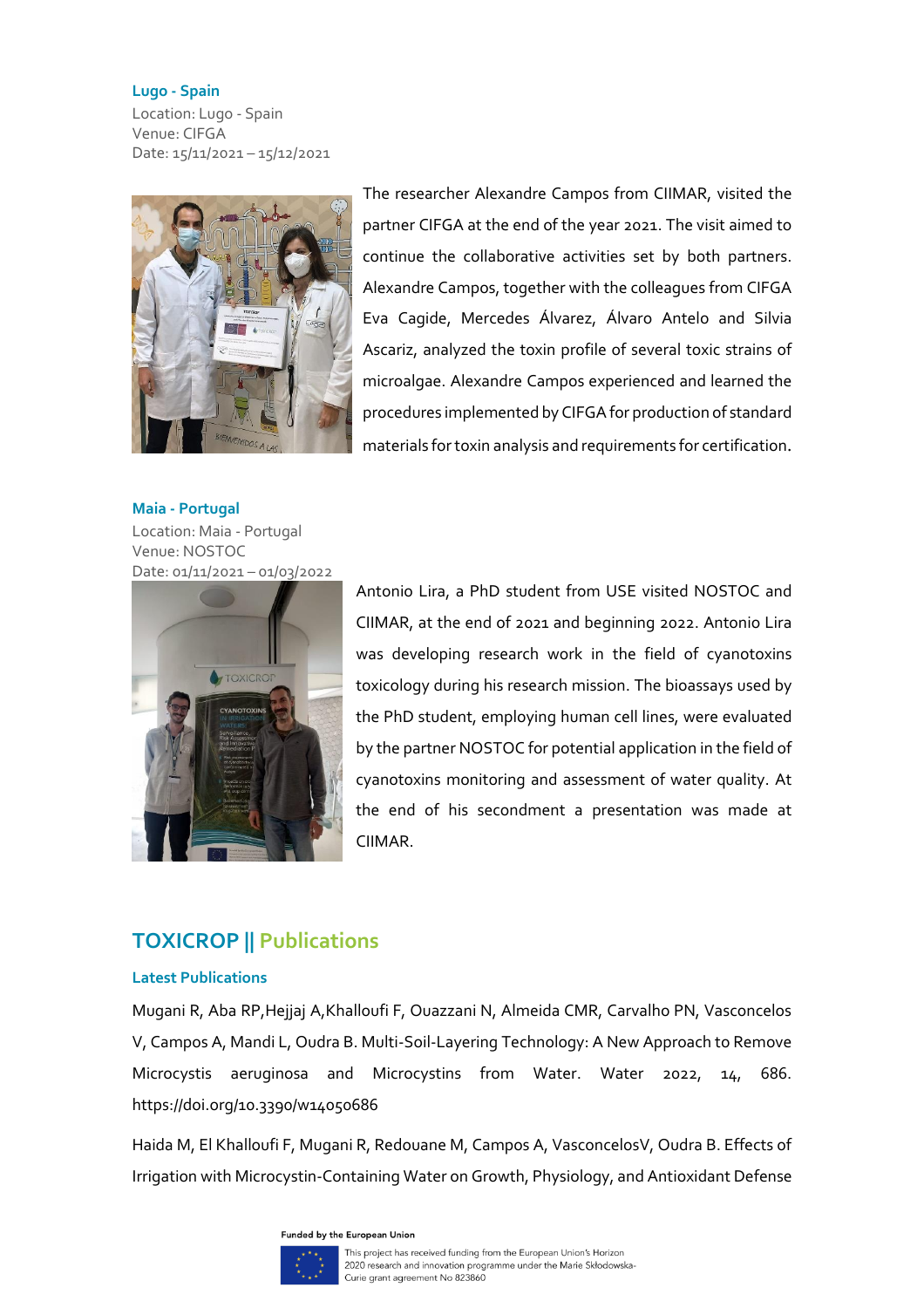in Strawberry Fragaria vulgaris under Hydroponic Culture. Toxins 2022, 14, 198. https://doi.org/10.3390/toxins14030198.



From *Water* 2022, 14, 686

## **Special Issues**

1. Learn from Plant Toxins and Phycotoxins: Impacts and Application

(https://www.mdpi.com/journal/plants/special\_issues/Plant\_Toxins\_Phycotoxins). Plants.

Deadline 30 Dec 2021

2. Cyanobacteria, Microalgae, and Fungi: Biotechnology and Toxicology

[\(https://www.mdpi.com/journal/microorganisms/special\\_issues/Cyanobacteria\\_Microalgae\\_a](https://www.mdpi.com/journal/microorganisms/special_issues/Cyanobacteria_Microalgae_and_Fungi_Biotechnol_and_Toxicol)

[nd\\_Fungi\\_Biotechnol\\_and\\_Toxicol\)](https://www.mdpi.com/journal/microorganisms/special_issues/Cyanobacteria_Microalgae_and_Fungi_Biotechnol_and_Toxicol). Microorganisms. Deadline 31 May 2022.

3. Analytical, Toxicological and Molecular Biological Assessment of Cyanobacterial Toxins [\(https://www.mdpi.com/journal/toxins/special\\_issues/cyanobacterial\\_tox\)](https://www.mdpi.com/journal/toxins/special_issues/cyanobacterial_tox). Toxins. Deadline 31 May 2022.

# **TOXICROP || NEWS**

## **CIIMAR leads European study on water quality in agriculture**

Link: https://noticias.up.pt/ciimar-lidera-estudo-europeu-sobre-a-qualidade-da-aguana-agricultura/

# **TOXICROP || Upcoming Events**

Funded by the European Union